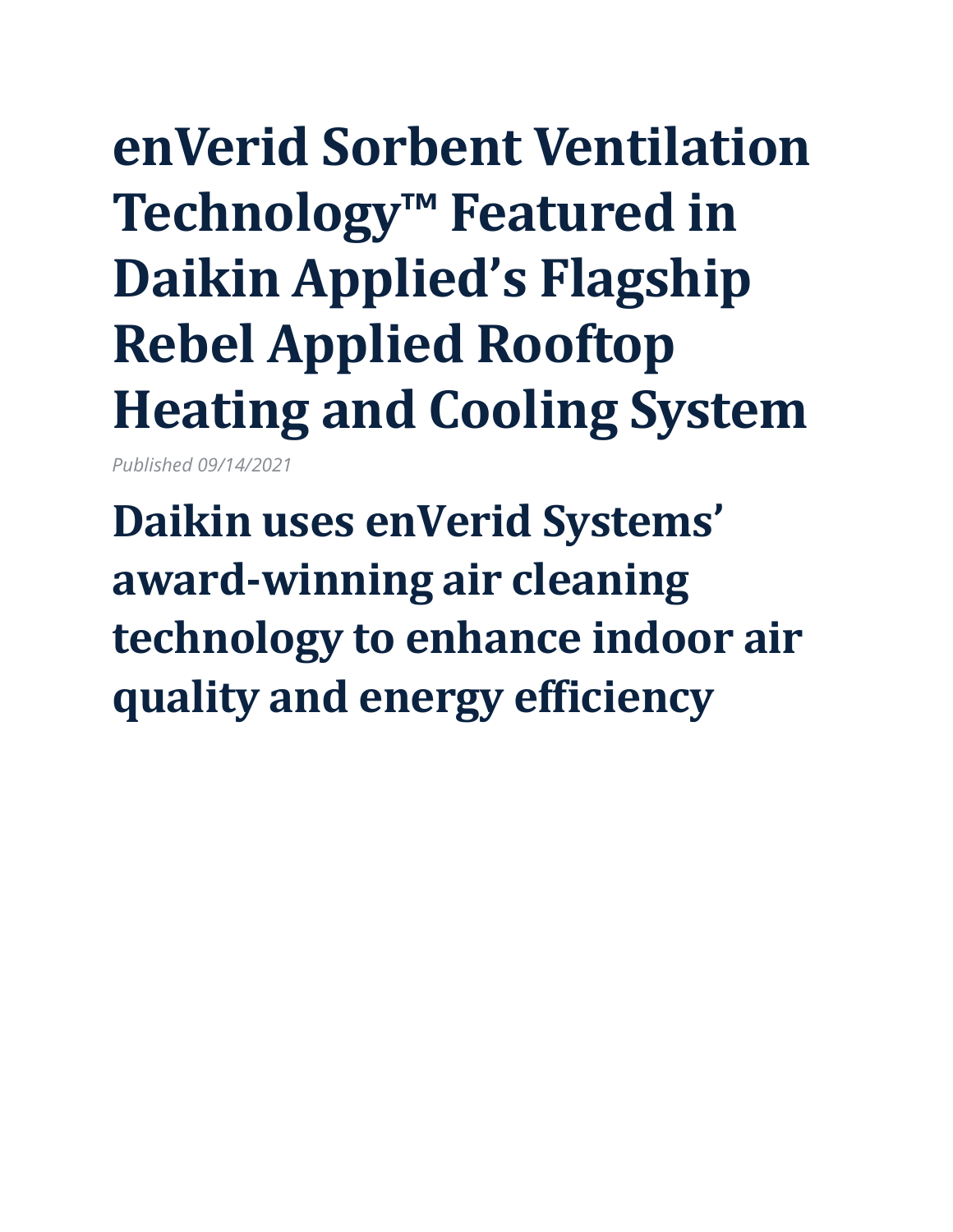

Daikin Rebel

Applied RTU with enVerid SVT™

**Westwood, MA** – Sept. 14, 2021 – [enVerid Systems,](https://enverid.com/) the leader in sustainable indoor air quality (IAQ) solutions, announced today that Daikin Applied has integrated enVerid [Sorbent Ventilation Technology](https://enverid.com/products/sorbent-ventilation-technology/)[™](https://enverid.com/products/sorbent-ventilation-technology/) (SVT™ ) into the Rebel Applied HVAC rooftop unit — creating a first-of-its-kind packaged air quality system, [unveiled today at the 2021 Daikin Group Sales Meeting.](https://www.daikinapplied.com/news/news/daikin-applied-boosts-iaq-with-upgraded-rebel-applied-rooftop-heating-and-cooling-system)

SVT™ is the innovative technology at the core of enVerid's flagship product, the [HVAC Load Reduction \(HLR\) module,](https://enverid.com/products/hvac-load-reduction-modules/) an air cleaner that has garnered [widespread acclaim](https://www.ashrae.org/news/ashraejournal/enverid-s-indoor-air-scrubber-named-product-of-the-year) as an "industry game changer" for its safe, proven approach to improving IAQ while reducing ventilation energy consumption and HVAC system first costs. enVerid's SVT is designed to capture carbon dioxide, ozone, and over 250 types of volatile organic compounds (VOCs) including formaldehyde. When applied in combination with the ASHRAE 62.1 Indoor Air Quality Procedure (IAQP), SVT not only safely cleans indoor air but also reduces outside air requirements by as much as 80 percent, an important consideration as outside air is increasingly compromised by pollution and wildfire smoke. Using SVT, annual HVAC energy costs can be reduced by up to 40%, substantially lowering a building's energy intensity and carbon emissions.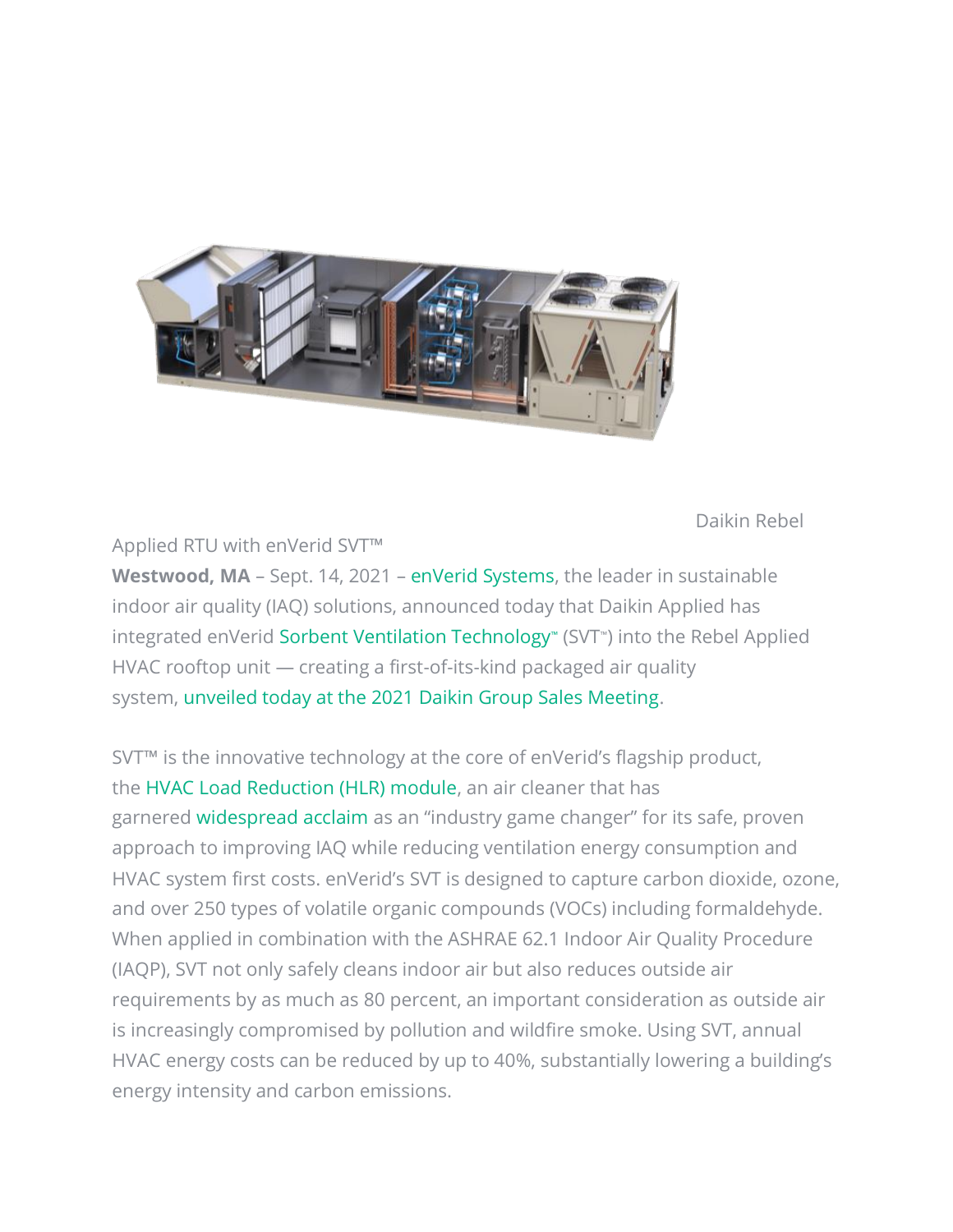"Simply bringing in large amounts of outside air to dilute indoor pollutants is not sustainable," said Christian Weeks, CEO of [enVerid](https://enverid.com/)  [Systems](https://enverid.com/). "Worse, it's counterproductive when outside air is polluted. The solution is maximizing indoor air cleaning and supplementing with the outside air needed to maintain building pressure. SVT enables this 'clean first' approach and, when combined with Daikin's flagship rooftop unit, delivers better IAQ more efficiently with smaller systems that cost less."

"Rebel Applied has already set the standard for high-performance design and efficiency, pairing unlimited configurability with the lowest lifecycle cost," said Jim Macosko, general manager of applied air handler management at [Daikin Applied](https://www.daikinapplied.com/). "Adding enVerid SVT to this packaged system delivers superior air quality, and the ability to cut energy use and carbon emissions. It changes how buildings can be designed to further both IAQ and decarbonization efforts."

There is growing understanding that exposing students and office workers to building environments that contain high levels of  $CO<sub>2</sub>$  generated by people, and volatile organic compounds (VOCs) emitted from building materials and furniture, negatively impacts their [productivity and general health.](https://green.harvard.edu/tools-resources/research-highlight/impact-green-buildings-cognitive-function) Additionally, relying on outside air to dilute indoor generated contaminants can be counterproductive. According to the American Lung Association's 2021 [State of the Air](https://www.lung.org/research/sota/key-findings) report, over 40% of Americans are breathing unhealthy air, whether from ozone, or particulate matter from pollution or from increasing wildfires. Buildings in areas with poor outside air can deliver healthier indoor air more efficiently with SVT.

enVerid SVT has undergone rigorous testing, including ASHRAE 145.2 single-pass efficiency testing by accredited independent labs. Its sorbent filters have been proven to safely remove all contaminants of concern called out by the U.S. Green Building Council (USGBC) without producing any byproducts.